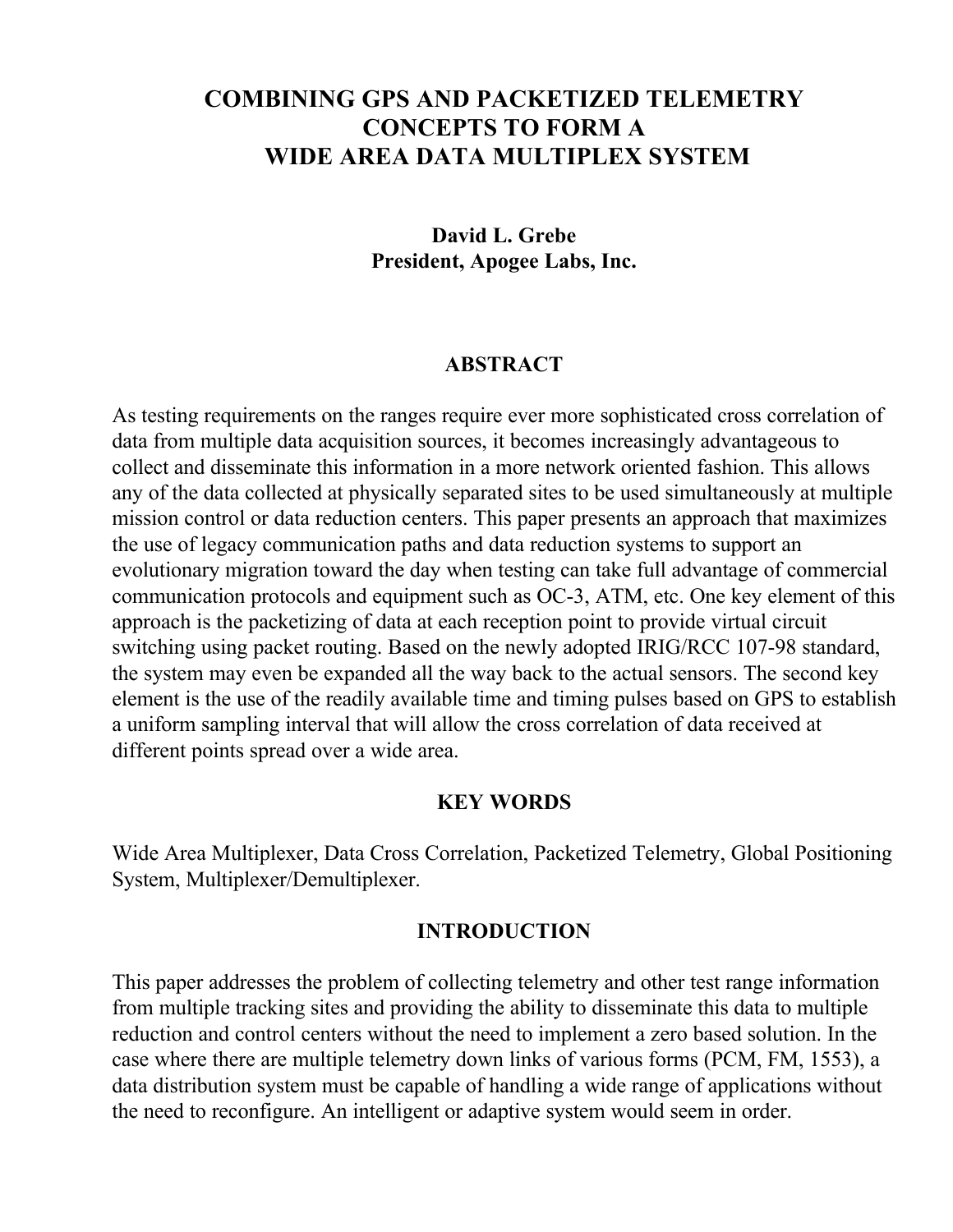An additional requirement to be addressed is the need to establish and preserve timing information to facilitate cross correlation of the data sets. In order to accommodate existing telemeters that do not provide embedded time data, or where there is no correlation to source timing, a time of receipt stamp provides this minimum capability. However, to support legacy systems of data display and reduction that will receive multiple data sets, a mechanism must be established that permits reconstruction of the original data streams with their data aligned as received.

This mechanism must be capable of being sustained over a variety of existing and future links between the acquisition sites and the control center. Hardwire, fiber, microwave and commercial carrier links each present unique transmission requirements and delay environments. Lastly, the system must be able to provide filtering of unused data sets and the collection of the resulting data into a single stream from which multiple reduction and control facilities can pick and choose.

In summary, this paper addresses the need to construct a Wide Area Data Multiplex system that links existing acquisition systems, transmission links and end user systems with a minimum of impact on those systems.

## **DESIGN GOALS**

## **Time Tagging**

At each acquisition site, each data stream should be capable of adding time of receipt information to the data. This should be done in a standard way that will allow the maximum use of this information. With cross correlation of data being a key requirement of the system, both for computer ingest reduction and real time strip charting for example, it may be more important to establish a universal reference interval and time tag the data at that marker rather than at each individual data set boundary which can be widely separated, both in time and repetition rate.

## **Grouping Data Into Time Slots**

By transmitting data in groups that correspond to this Sample Interval marker, stream to stream time skew can be minimized at the end system's reconstruction process, thus preserving the cross correlation of data.

## **Expandability**

To the greatest extent possible, the system should not preclude the inclusion of future data types by designing a system based only on current requirements. The system must be a data transport system, decoupled of pre- and post-processing requirements. Likewise, the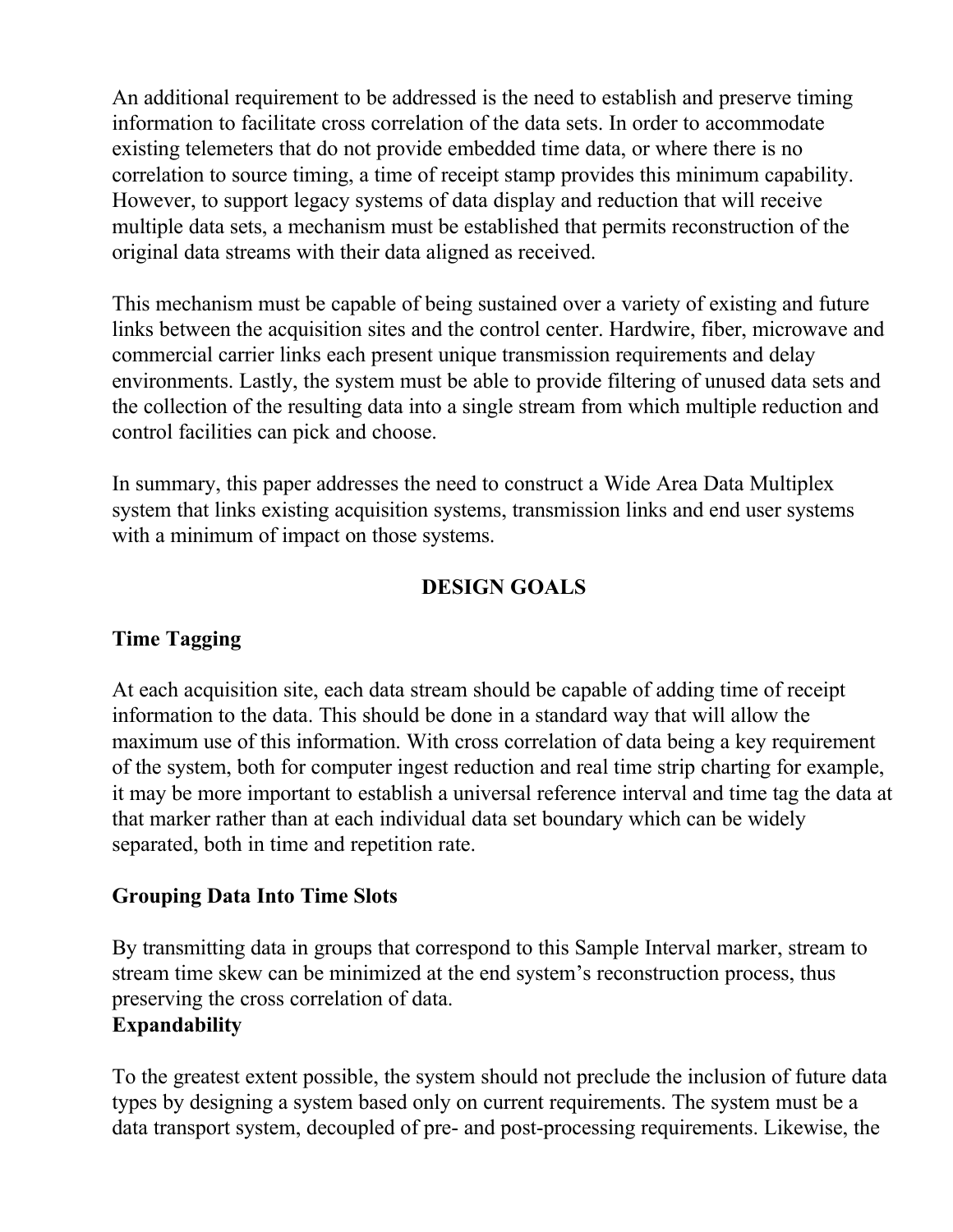type of link between acquisition stations and the collector or concentrator site must not be required to be a specific type. This will allow use of existing link facilities as well as permitting future upgrades to be optimized per the new requirements. This applies to the final distribution link of the composite data as well. It should support more paths and higher data rates as required. This link must be readily upgradable without the need to rework the entire system.

### **Use of Standards**

The two existing standards applicable to this system are GPS timing and Packetized Telemetry Data transport techniques. The GPS System provides uniform time data and timing pulses to the globe and certainly meets the wide area criteria. GPS equipment is inexpensive and expansive. It can be found at almost every acquisition site either as equipment directly available or as the source of IRIG Standard timing signals used at the site. In fact, the most widely used timing form, IRIG-B, is based on a 1KHz carrier that can function nicely as a Sample Interval. A period of 1-2 milliseconds is a generally acceptable system throughput delay for both data and range safety.

Packet Telemetry techniques are based on the CCSDS recommendation [1] and have been successfully used to transport a variety of data types over a variety of communication circuits. The RCC107-98 standard [3] adopted this technique for use in newer generation airborne record systems and permits CPU ingest or data signal reconstruct. It has also been used in high rate record systems for NASA to support orbital and sounding rocket programs. As illustrated in Ref. [2] Packet Telemetry Services, CCSDS 103.0-B-1, as long as data can be placed into digital form, Packetized Telemetry techniques can be an effective transport mechanism.

#### **SYSTEM DESIGN**

Figure 1 presents an overview of a straightforward star configuration. Others are possible, but this paper will detail the operation of this system. At each acquisition site, several types and quantities of inputs are accepted. As each data is received, it is placed into a ping-pong type of buffer. A typical approach might have been to align the data format with the buffer and transmit the data at the end of each data frame. Rather than use such a Buffered Service model [2], this system design is required to time align all the different input formats and signals. To do this, the buffer is filled and emptied as controlled by the system's Sample Interval (1 ms.). Thus the first data in all the buffers are time aligned and if the Sample Interval is GPS based, ALL the data sets across the Wide Area are time aligned. Therefore, each millisecond the system is transporting the data received from all the sources allowing for cross correlated reconstruction. To support computer ingest and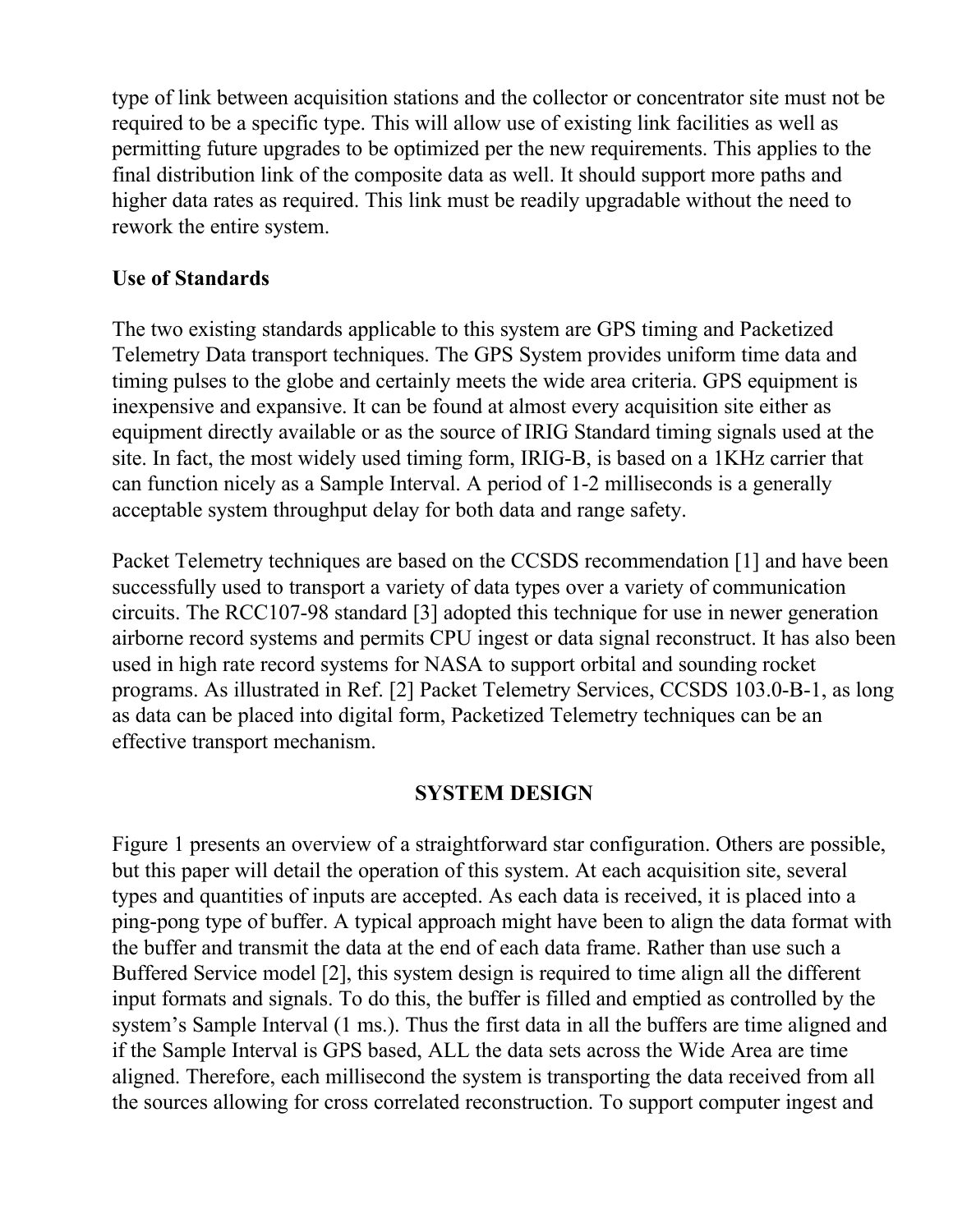

#### **NEW RANGE COMMUNICATION NETWORK FOR** FLIGHT TEST TELEMETRY DATA

## FIGURE 1

reduction, each packetized sample can be tagged with the time of the Sample Interval to one of three resolutions according the CCSDS recommendations [4].

Now that all the data has been encapsulated into a Source Packet [1] (whose length is determined by each input's data quantity per millisecond), these packets can be collected into a Transfer Frame [1]. The purpose of the Transfer Frame is to establish an easily transmitted data format that can be applied to a wide number of transmission medium. To accomplish this, the Transfer Frame format is fixed, its bit rate is fixed and its length is fixed. Transfer Frames are transmitted in a synchronous manner. Thus, as the input bit rates change from mission to mission, or sources go on and off line, there is no operator intervention required as the Transfer Frame generator can dynamically insert and delete fill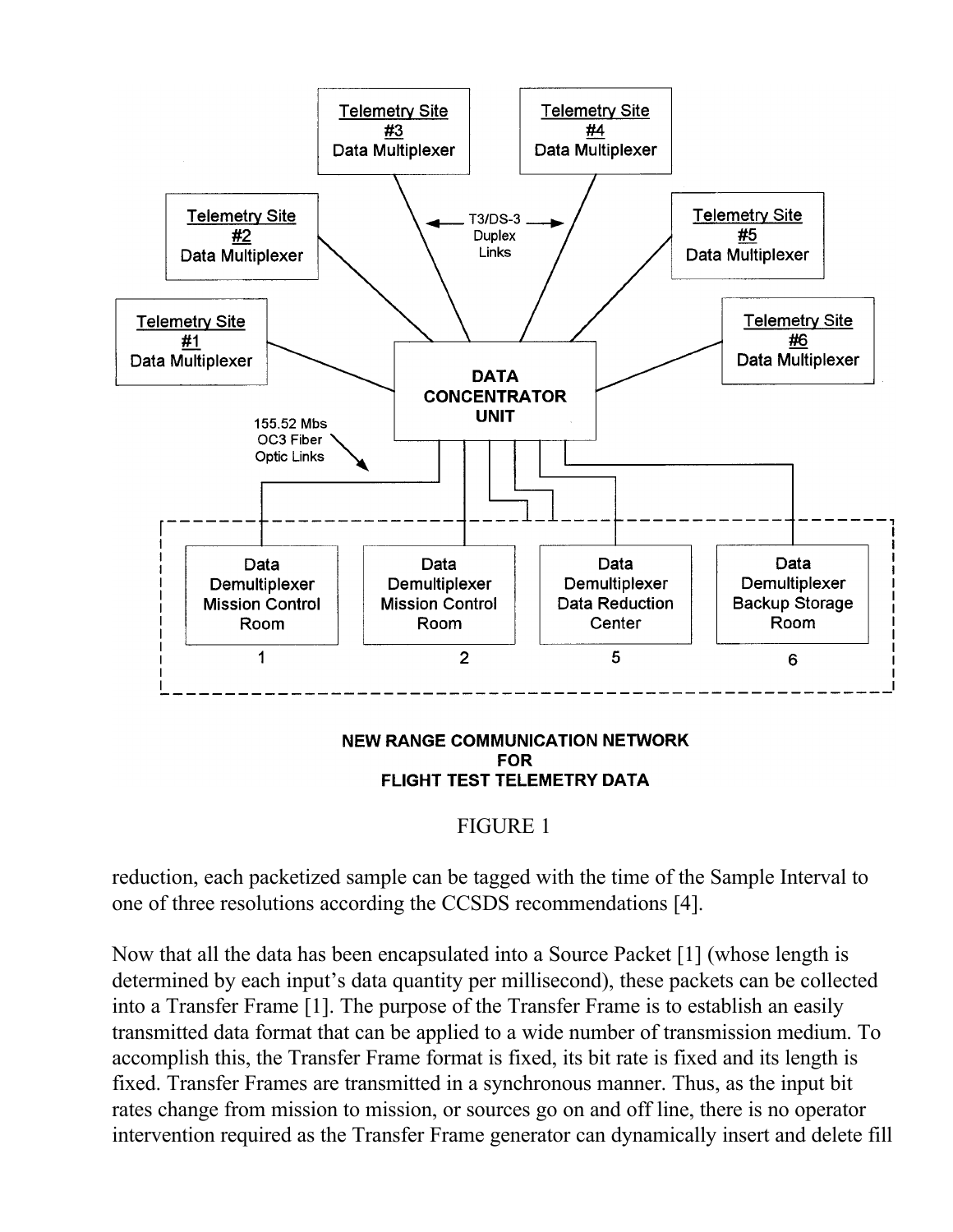packets to make up for unused link bandwidth. Typically a Transfer Frame can be serialized as an 8192 bit frame with 32 bit sync marker.

Since the Transfer Frame includes Fill data as required, there is no connection between the input data rates and the transmission link, other than sufficient link bandwidth must be available to handle the maximum data rate of all the active channels. This transfer frame data can then be randomized for microwave radio, fiber optics, or hardware transmission. It can also be placed as payload data in DS1/DS3 or HSSI frames, ATM and OC3 communication links. At reasonably low rates, it can be cost-effectively transmitted by an Inverse Multiplexer over 'n'T1 links [5].

The next element of the system is a data concentrator. This accepts multiple site link inputs, then buffers and aligns the data based on the Sample Interval. Each source packet received from the various sites contain an identifier field which defines what input port supplied the data. Additional information is available in the Transfer Frame header which contains a 'spacecraft ID' field useable as a site identifier. By using both of these fields a data concentrator can implement a pass/drop decision on the arriving data. Data to be passed can be reassigned a new source packet ID and then combined with data from other sites into a new, single Transfer Frame for distribution to the end user sites. The end processors can base process/drop decisions on the new IDs. This provides the data concentrator function with a mechanism to provide data routing when other system topologies are implemented.

Through all this, each element buffers and operates on data sets of the same millisecond period.

The final element of the system receives a copy of the concentrated data. It is programmed to route selected data to its output reconstruct ports. Each port operates a ping-pong buffer technique similar to the input multiplexer. While one set of source packets are being sequentially loaded into each of the buffers, the output sections are outputting smoothed, original rate, channel-to-channel aligned data.

An interesting fall out of this approach occurs when a data recorder interface is added to this unit. All the live traffic can be captured to a disk or tape recorder and subsequently replayed. If the replay is designed to reconstruct the bus transfers accurately, playback will be indistinguishable from real time operations. Besides providing a backup capability, simulations and training exercises based on actual data can be performed.